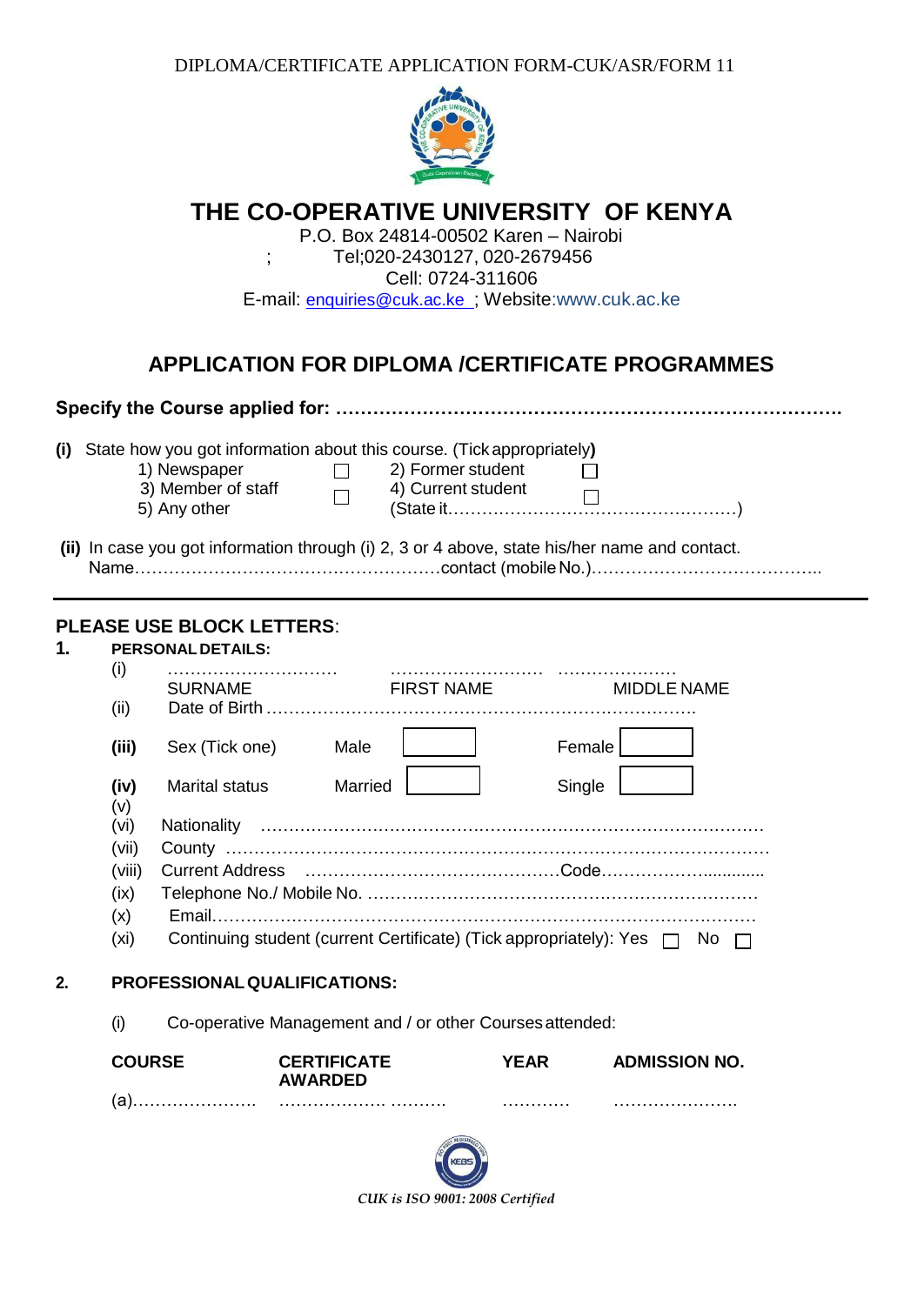DIPLOMA/CERTIFICATE APPLICATION FORM-CUK/ASR/FORM 11

| <b>ACADEMIC QUALIFICATIONS:</b> |                                                      |               |  |  |  |  |
|---------------------------------|------------------------------------------------------|---------------|--|--|--|--|
|                                 |                                                      |               |  |  |  |  |
|                                 |                                                      |               |  |  |  |  |
|                                 | <b>KCSE RESULTS:</b><br><b>SUBJECT:</b>              | <b>GRADE:</b> |  |  |  |  |
|                                 |                                                      |               |  |  |  |  |
|                                 |                                                      |               |  |  |  |  |
|                                 |                                                      |               |  |  |  |  |
|                                 |                                                      |               |  |  |  |  |
|                                 |                                                      |               |  |  |  |  |
|                                 |                                                      |               |  |  |  |  |
|                                 | <b>MEAN GRADE</b>                                    |               |  |  |  |  |
| (iii)<br>(iv)                   |                                                      |               |  |  |  |  |
| (v)                             |                                                      |               |  |  |  |  |
| (vi)                            |                                                      |               |  |  |  |  |
|                                 | SPONSORSHIP AND AUTHORIZATION:                       |               |  |  |  |  |
|                                 |                                                      |               |  |  |  |  |
|                                 |                                                      |               |  |  |  |  |
|                                 | Course, whose costs will be met by our organization. |               |  |  |  |  |

Organization's Official Stamp…………………………………………………………